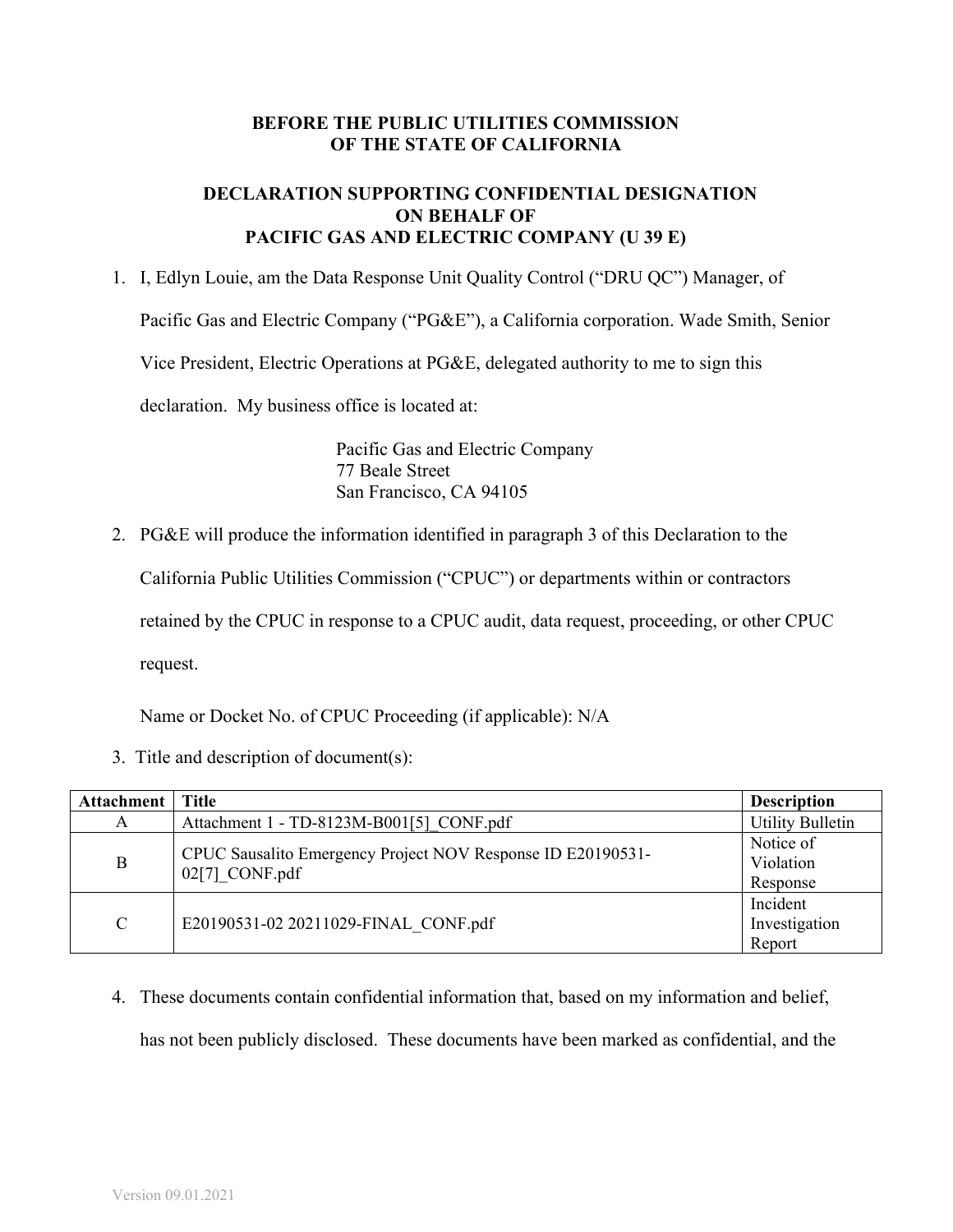basis for confidential treatment and where the confidential information is located on the

documents are identified on the following chart:

| Check       | <b>Basis for Confidential Treatment</b>                                                                                                                                                                                                                                                                                                                                                                                                                                                                                                                                                                                                                                                                                          | <b>Where Confidential</b><br><b>Information is located on</b><br>the documents |
|-------------|----------------------------------------------------------------------------------------------------------------------------------------------------------------------------------------------------------------------------------------------------------------------------------------------------------------------------------------------------------------------------------------------------------------------------------------------------------------------------------------------------------------------------------------------------------------------------------------------------------------------------------------------------------------------------------------------------------------------------------|--------------------------------------------------------------------------------|
| $\Box$      | Customer-specific data, which may include demand, loads,<br>names, addresses, and billing data                                                                                                                                                                                                                                                                                                                                                                                                                                                                                                                                                                                                                                   |                                                                                |
|             | (Protected under PUC § 8380; Civ. Code §§ 1798 et seq.;<br>Govt. Code § 6254; Public Util. Code § 8380; Decisions<br>$(D.)$ 14-05-016, 04-08-055, 06-12-029)                                                                                                                                                                                                                                                                                                                                                                                                                                                                                                                                                                     |                                                                                |
|             | Personal information that identifies or describes an<br>individual (including employees), which may include home<br>address or phone number; SSN, driver's license, or passport<br>numbers; education; financial matters; medical or<br>employment history (not including PG&E job titles); and<br>statements attributed to the individual.                                                                                                                                                                                                                                                                                                                                                                                      |                                                                                |
|             | (Protected under Civ. Code §§ 1798 et seq.; Govt. Code<br>§ 6254; 42 U.S.C. § 1320d-6; and General Order (G.O.) 77-<br>M                                                                                                                                                                                                                                                                                                                                                                                                                                                                                                                                                                                                         |                                                                                |
| $\boxtimes$ | Physical facility, cyber-security sensitive, or critical<br>infrastructure data, including without limitation critical<br>energy infrastructure information (CEII) as defined by the                                                                                                                                                                                                                                                                                                                                                                                                                                                                                                                                             | Confidential<br>information is outlined<br>red on:                             |
|             | regulations of the Federal Energy Regulatory Commission at<br>18 C.F.R. § 388.113 and/or General Order 66-D ("The<br>subject information: $(1)$ is not customarily in the public<br>domain by providing a declaration in compliance with<br>Section $3.2(c)$ stating that the subject information is not<br>related to the location of a physical structure that is visible<br>with the naked eye or is available publicly online or in print;<br>and (2) the subject information either: could allow a bad<br>actor to attack, compromise or incapacitate physically or<br>electronically a facility providing critical utility service; or<br>discusses vulnerabilities of a facility providing critical utility<br>service"). | Atch C. Pages 4, 13, 15,<br>17                                                 |
|             | (Protected under Govt. Code $\S$ 6254(k), (ab);                                                                                                                                                                                                                                                                                                                                                                                                                                                                                                                                                                                                                                                                                  |                                                                                |

6 U.S.C. § 131; 6 CFR § 29.2)